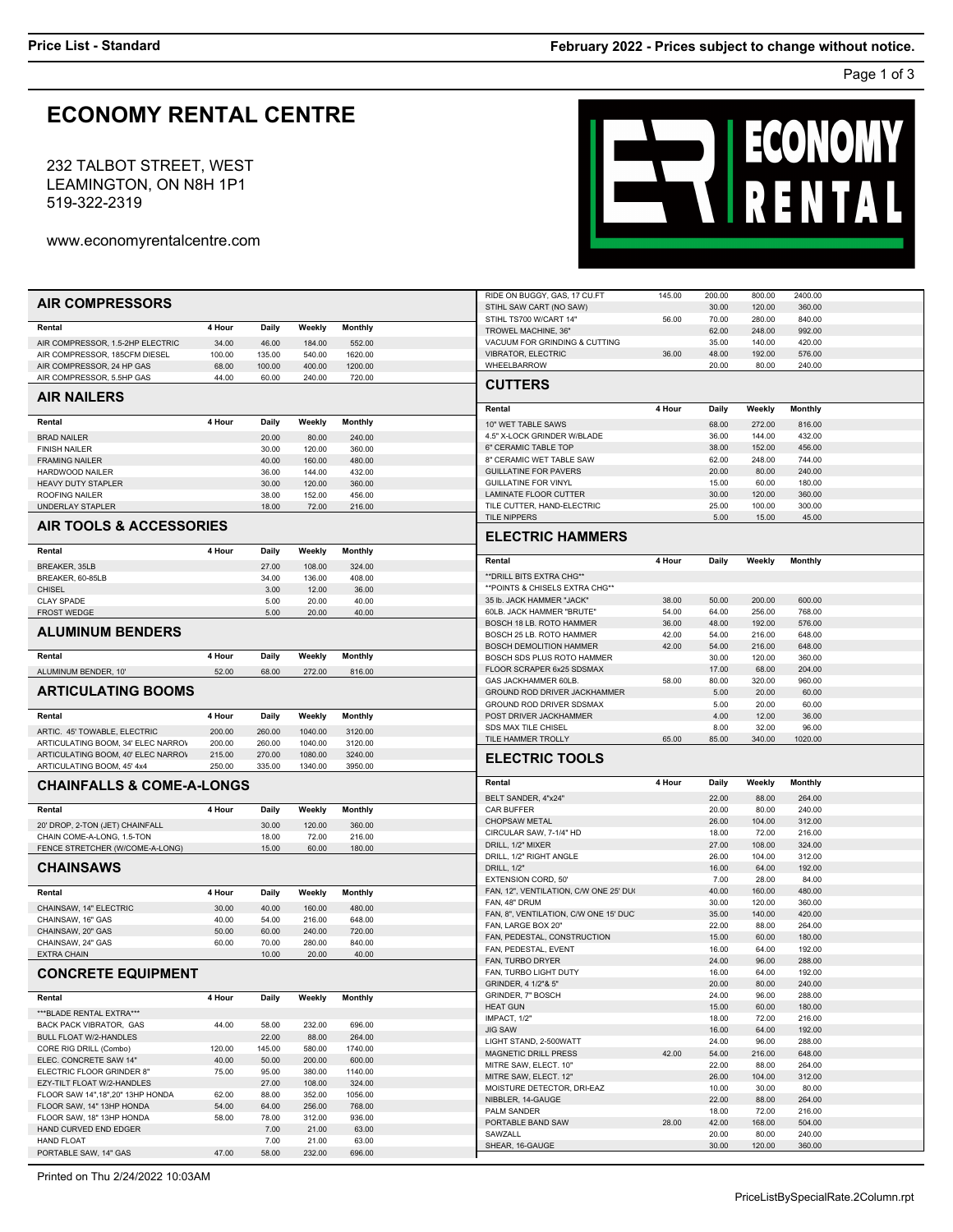## **Price List - Standard February 2022 - Prices subject to change without notice.**

|                                                                  |                            |                  |                    |                                                                |                |                 |                  |                  | Page 2 of 3 |
|------------------------------------------------------------------|----------------------------|------------------|--------------------|----------------------------------------------------------------|----------------|-----------------|------------------|------------------|-------------|
|                                                                  |                            |                  |                    | SOD CUTTER, GAS 18"                                            | 58.00          | 78.00           | 312.00           | 936.00           |             |
| <b>EXCAVATORS</b>                                                |                            |                  |                    | SOD CUTTER, HAND                                               |                | 12.00           | 48.00            | 84.00            |             |
| 4 Hour<br>Rental                                                 | Daily                      | Weekly           | <b>Monthly</b>     | SPRAYER, BACKPACK                                              |                | 16.00           | 48.00            | 144.00           |             |
| 3.5 TON EXCAVATOR<br>245.00                                      |                            | 1320.00          | 3960.00            | SPRAYER, HAND HELD<br>SPRAYER, TOW, 25 LIT. 12 VOLT            |                | 12.00<br>30.00  | 36.00<br>120.00  | 108.00<br>360.00 |             |
| 270.00<br>5 TON EXCAVATOR                                        | 330.00<br>360.00           | 1440.00          | 4320.00            | TILLER, 13 HP, 20", HYDRAULIC, BARRET                          | 66.00          | 80.00           | 320.00           | 960.00           |             |
| AUGER ATT. MT/E20 MAX 18"                                        | 60.00<br>80.00             | 320.00           | 960.00             | TILLER, 5HP                                                    | 36.00          | 46.00           | 184.00           | 552.00           |             |
| AUGER ATT. (E32/E35) C/W 1 BIT                                   | 70.00<br>100.00            | 400.00           | 1200.00            | TILLER, 60" 3 POINT HITCH                                      |                | 100.00          | 380.00           | 1140.00          |             |
| BOBCAT 10' E32 EXCAVATOR                                         | 220.00<br>305.00           | 1220.00          | 3660.00            | TILLER, 8HP REAR SELF-PROPELLED                                | 48.00          | 62.00           | 248.00           | 744.00           |             |
| BOBCAT, 8'5" E20 EXCAVATOR<br>165.00<br>CLAW FOR EXCAVATOR (E50) | 230.00<br>110.00<br>150.00 | 920.00<br>600.00 | 2760.00<br>1800.00 | <b>TOW RAKE</b><br>TRACTOR, KUBOTA W/LOADER                    | 170.00         | 10.00<br>220.00 | 40.00<br>880.00  | 80.00<br>2640.00 |             |
| CLAW FOR EXCAVATOR U3 SERIES                                     | 85.00<br>125.00            | 500.00           | 1500.00            | WEED TRIMMER, GAS                                              |                | 40.00           | 160.00           | 480.00           |             |
| KUBOTA MINI-BACKHOE<br>250.00                                    | 295.00                     | 1180.00          | 3540.00            | WHEELED TRIMMER                                                | 38.00          | 48.00           | 192.00           | 576.00           |             |
| <b>FLOOR MAINTENANCE EQUIPMENT</b>                               |                            |                  |                    | <b>GENERATORS</b>                                              |                |                 |                  |                  |             |
| 4 Hour<br>Rental                                                 | Daily                      | Weekly           | Monthly            | Rental                                                         | 4 Hour         | Daily           | Weekly           | <b>Monthly</b>   |             |
| <b>CARPET KICKER</b>                                             | 10.00                      | 40.00            | 120.00             | GENERATOR, 2000 WATT 120V                                      | 34.00          | 46.00           | 184.00           | 552.00           |             |
| ELECTRIC STAPLER                                                 | 12.00                      | 80.00            | 144.00             | GENERATOR, 2500 WATT- 120V                                     | 30.00          | 40.00           | 160.00           | 480.00           |             |
| <b>FLOOR EDGER</b><br><b>FLOOR POLISHER</b>                      | 25.00<br>31.00<br>34.00    | 124.00<br>136.00 | 372.00<br>408.00   | GENERATOR, 3000W 120/240 VOLT<br>GENERATOR, 5000W 120/240 VOLT | 42.00<br>48.00 | 50.00<br>60.00  | 200.00<br>240.00 | 600.00<br>720.00 |             |
| <b>FLOOR SANDER DRUM</b>                                         | 34.00<br>46.00             | 184.00           | 552.00             | GENERATOR, 6500W 120/240V                                      | 52.00          | 70.00           | 280.00           | 840.00           |             |
| FLOOR SANDER ORBITAL                                             | 46.00<br>60.00             | 240.00           | 720.00             | <b>GFI PLUG BOXES</b>                                          |                | 8.00            | 32.00            | 96.00            |             |
| FLOOR STRIP SCREW GUN                                            | 34.00                      | 136.00           | 408.00             | <b>HEATERS</b>                                                 |                |                 |                  |                  |             |
| FLOOR TILE STRIPPER, ELECTRIC                                    | 40.00<br>50.00             | 200.00           | 600.00             |                                                                |                |                 |                  |                  |             |
| INDUSTRIAL VACUUM, WET/DRY<br>NAILER, 1/2" HARDWOOD MANUAL       | 28.00<br>42.00<br>18.00    | 168.00<br>72.00  | 504.00<br>216.00   | Rental                                                         | 4 Hour         | Daily           | Weekly           | Monthly          |             |
| NYLON BRUSH 15"                                                  | 15.00                      | 60.00            | 180.00             | HEATER, 4500-WATT 220V                                         |                | 23.00           | 92.00            | 276.00           |             |
| SQUEEGEE KIT 29"- NACECARE VAC                                   | 14.00                      | 56.00            | 168.00             | HEATER, 6000 WATT 220 V                                        |                | 30.00           | 120.00           | 360.00           |             |
| TILE ROLLER                                                      | 15.00                      | 60.00            | 180.00             | HEATER, KEROSENE 165,000BTU (FUEL                              |                | 35.00           | 140.00           | 420.00           |             |
| <b>FORKLIFT/MATERIAL LIFTS</b>                                   |                            |                  |                    | HEATER, KEROSENE 210,000BTU( FUEL                              |                | 40.00           | 160.00           | 480.00           |             |
|                                                                  |                            |                  |                    | HEATER, 1500 WATT 110V HVY DUTY                                |                | 20.00           | 80.00            | 240.00           |             |
| Rental<br>4 Hour                                                 | Daily                      | Weekly           | Monthly            | <b>JACKS</b>                                                   |                |                 |                  |                  |             |
| DRY WALL LIFT 4' EXTENSION                                       | 5.00                       | 20.00            | 60.00              |                                                                |                |                 |                  |                  |             |
| DRY WALL LIFT, 11'                                               | 40.00                      | 160.00           | 480.00             | Rental                                                         | 4 Hour         | Daily           | Weekly           | Monthly          |             |
| FORKLIFT 22' 6000 LB 4X4 JCB DIESEL                              | 155.00<br>210.00           | 840.00           | 2520.00            | <b>FLOOR JACK</b>                                              |                | 14.00           | 56.00            | 168.00           |             |
| FORKLIFT, PROPANE<br>MACHINE SKATES, 60-TON                      | 155.00<br>65.00<br>95.00   | 540.00<br>380.00 | 1400.00<br>1140.00 | HYDRAULIC JACK, 20-TON (BOTTLE)<br><b>JACK STAND</b>           |                | 18.00<br>6.00   | 72.00<br>24.00   | 216.00<br>72.00  |             |
| MATERIAL LIFT, 650LB - 24ft W/EXTS                               | 60.00<br>40.00             | 240.00           | 720.00             | JACKALL FENCE POST REMOVER                                     |                | 12.00           | 48.00            | 144.00           |             |
| PALLET JACK 5000LB                                               | 30.00                      | 120.00           | 360.00             |                                                                |                |                 |                  |                  |             |
|                                                                  |                            | 200.00           | 600.00             | <b>LADDERS-ALUMINUM</b>                                        |                |                 |                  |                  |             |
| ROTATOR, FORKLIFT                                                | 50.00                      |                  |                    |                                                                |                |                 |                  |                  |             |
| 210.00<br>TELEHANDLER, 23', 6000 LB. 4X4                         | 280.00                     | 1120.00          | 3360.00            |                                                                |                |                 |                  |                  |             |
| TELEHANDLER, 34', 6000 LB. 4X4<br>230.00                         | 300.00                     | 1200.00          | 3600.00            | Rental                                                         | 4 Hour         | Daily           | Weekly           | <b>Monthly</b>   |             |
| TELEHANDLER, 42', 6000 LB. 4X4<br>240.00                         | 320.00                     | 1280.00          | 3840.00            | LADDER, 10' STEP                                               |                | 12.00           | 48.00            | 144.00           |             |
| <b>GARDEN &amp; LAWN EQUIPMENT</b>                               |                            |                  |                    | LADDER, 12' STEP FIBERGLASS<br>LADDER, 14' STEP                | 14.00<br>18.00 | 18.00<br>24.00  | 72.00<br>96.00   | 216.00<br>288.00 |             |
|                                                                  |                            |                  |                    | LADDER, 16' STEP                                               | 20.00          | 26.00           | 104.00           | 312.00           |             |
| Rental<br>4 Hour                                                 | Daily                      | Weekly           | Monthly            | LADDER, 20' EXTENSION                                          | 14.00          | 18.00           | 72.00            | 216.00           |             |
| AERATOR, RYAN LAWN AIR IV                                        | 48.00<br>60.00             | 240.00           | 720.00             | LADDER, 28' EXTENSION                                          | 16.00          | 20.00           | 80.00            | 240.00           |             |
| AERATOR, TOW<br><b>BACK-PACK BLOWER</b>                          | 20.00<br>37.00<br>48.00    | 80.00<br>192.00  | 240.00<br>576.00   | LADDER, 36' EXTENSION                                          | 20.00<br>22.00 | 26.00<br>28.00  | 104.00           | 312.00           |             |
| BLOWER, GAS HAND                                                 | 28.00                      | 112.00           | 300.00             | LADDER, 40' EXTENSION<br>LADDER, 8' STEP                       |                | 12.00           | 112.00<br>48.00  | 336.00<br>120.00 |             |
| BOX SCRAPER, 60" 3 POINT HITCH                                   | 60.00                      | 240.00           | 720.00             |                                                                |                |                 |                  |                  |             |
| BRANCH CUTTER, LONG HANDLE                                       | 22.00                      | 88.00            | 264.00             | <b>LIGHT TOWER</b>                                             |                |                 |                  |                  |             |
| <b>BRANCH SHREDDER, 4"</b>                                       | 145.00<br>195.00           | 780.00           | 2340.00            | Rental                                                         | 4 Hour         | Daily           | Weekly           | <b>Monthly</b>   |             |
| <b>BRUSH CUTTER 48"PTO</b><br>DETHATCHER (POWER RAKE)            | 95.00<br>40.00<br>50.00    | 380.00<br>200.00 | 1140.00<br>600.00  | LIGHT TOWER, KUBOTA DIESEL 4-1000W                             |                |                 |                  |                  |             |
| FERTILIZER SPREADER PUSH                                         | 12.00                      | 36.00            | 108.00             |                                                                | 160.00         | 220.00          | 880.00           | 2640.00          |             |
| FERTILIZER SPREADER, TOWABLE                                     | 22.00<br>32.00             | 128.00           | 384.00             | <b>MISCELLANEOUS</b>                                           |                |                 |                  |                  |             |
| FINISH MOWER 60"PTO                                              | 115.00                     | 490.00           | 1380.00            |                                                                |                |                 |                  |                  |             |
| GRASS SEEDER (DROP) PUSH<br><b>GUTTER CLEANING KIT</b>           | 12.00<br>12.00             | 36.00<br>48.00   | 108.00<br>120.00   | Rental                                                         | 4 Hour         | Daily           | Weekly           | Monthly          |             |
| HEDGE TRIMMER, ELECTRIC                                          | 22.00                      | 88.00            | 264.00             | <b>ANIMAL TRAP</b><br>APPLIANCE CART                           | 16.00          | 14.00<br>22.00  | 52.00<br>88.00   | 156.00<br>264.00 |             |
| <b>HEDGE TRIMMER, GAS</b>                                        | 38.00                      | 152.00           | 456.00             | <b>DEHUMIDFIER</b>                                             |                | 68.00           | 272.00           | 816.00           |             |
| KM BED REDEFINER                                                 | 20.00                      | 80.00            | 240.00             | FISH TAPE - 50'                                                |                | 12.00           | 48.00            | 144.00           |             |
| <b>KM BLOWER</b>                                                 | 10.00                      | 40.00            | 120.00             | FLAME THROWER (TIGER TORCH)                                    |                | 14.00           | 56.00            | 168.00           |             |
| <b>KM CURVED EDGER</b><br>KM EXTENSION DRIVE TUBE                | 10.00<br>5.00              | 40.00<br>20.00   | 120.00<br>60.00    | GAS POWERED DRILL 1/2"                                         | 40.00          | 50.00           | 200.00           | 600.00           |             |
| <b>KM GRASS TRIMMER</b>                                          | 10.00                      | 40.00            | 120.00             | <b>HAND CART</b><br>HARNESS, FULL BODYW/LANYARD                |                | 14.00<br>10.00  | 56.00<br>40.00   | 168.00<br>120.00 |             |
| KM HEDGE TRIMMER                                                 | 20.00                      | 80.00            | 240.00             | MAGNET SWEEP, 36"                                              |                | 16.00           | 64.00            | 192.00           |             |
| KM KOMBISYSTEM KM110R                                            | 28.00<br>38.00             | 152.00           | 456.00             | METAL DETECTOR                                                 |                | 16.00           | 64.00            | 192.00           |             |
| <b>KM POLE PRUNER</b>                                            | 20.00                      | 80.00            | 240.00             | PAPER SHREDDER-INDUSTRIAL                                      |                | 35.00           | 140.00           | 420.00           |             |
| KM POWER SCYTHE<br><b>KM POWER SWEEP</b>                         | 20.00<br>20.00             | 80.00<br>80.00   | 240.00<br>240.00   | ROOF JACKS, PAIR                                               |                |                 | 7.00             | 28.00            |             |
| <b>KM SOIL CULTIVATOR</b>                                        | 20.00                      | 80.00            | 240.00             | ROOFERS SPADE<br>TRAFFIC CONES                                 |                | 10.00<br>5.00   | 40.00<br>20.00   | 120.00<br>60.00  |             |
| LANDSCAPE RAKE, 3'                                               | 12.00                      | 48.00            | 144.00             |                                                                |                |                 |                  |                  |             |
| LAWN ROLLER, GAS HYDROSTAT                                       | 50.00<br>70.00             | 280.00           | 840.00             | <b>MIXERS</b>                                                  |                |                 |                  |                  |             |
| LAWN ROLLER, HAND<br>LAWN ROLLER, TOW                            | 10.00<br>18.00             | 30.00<br>72.00   | 90.00<br>216.00    | Rental                                                         | 4 Hour         | Daily           | Weekly           |                  |             |
| LOG SPLITTER (HOR & VERT)                                        | 64.00                      | 256.00           | 768.00             |                                                                |                |                 |                  | Monthly          |             |
| MM AERATOR                                                       | 10.00                      | 40.00            | 120.00             | CONCRETE MIXER, 6 C.F. GAS<br>MIXER, 2.5 C.F. ELECTRIC         |                | 65.00<br>40.00  | 260.00<br>160.00 | 780.00           |             |
| MM DETHATCHER                                                    | 20.00                      | 80.00            | 240.00             | MORTAR MIXER, 6 C.F. GAS                                       |                | 65.00           | 260.00           | 480.00<br>780.00 |             |
| MM EDGER                                                         | 10.00                      | 40.00            | 120.00             |                                                                |                |                 |                  |                  |             |
| MM PICK TINES<br>MM POWER SWEEP                                  | 10.00<br>20.00             | 40.00<br>80.00   | 120.00<br>240.00   | <b>PLUMBING EQUIPMENT</b>                                      |                |                 |                  |                  |             |
| MM55 YARD BOSS                                                   | 38.00                      | 152.00           | 456.00             | Rental                                                         | 4 Hour         | Daily           | Weekly           | <b>Monthly</b>   |             |
| POLE SAW, GAS                                                    | 52.00<br>62.00             | 248.00           | 744.00             | EEL, TOILET AUGER                                              |                | 12.00           | 48.00            | 144.00           |             |
| PULVERIZOR, 60" 3 POINT HITCH                                    | 60.00                      | 240.00           | 720.00             | EEL, WATER RAM (KINETIC)                                       | 24.00          | 36.00           | 144.00           | 432.00           |             |
| REDEFINER, GAS<br>SHREDDER/VAC BLOWER                            | 32.00<br>48.00<br>32.00    | 192.00<br>128.00 | 576.00<br>360.00   | PEX CRIMP TOOL 1/2"+3/4"<br>PIPE CUTTER, 2"                    | 15.00          | 25.00<br>8.00   | 100.00<br>24.00  | 300.00<br>72.00  |             |

Printed on Thu 2/24/2022 10:03AM